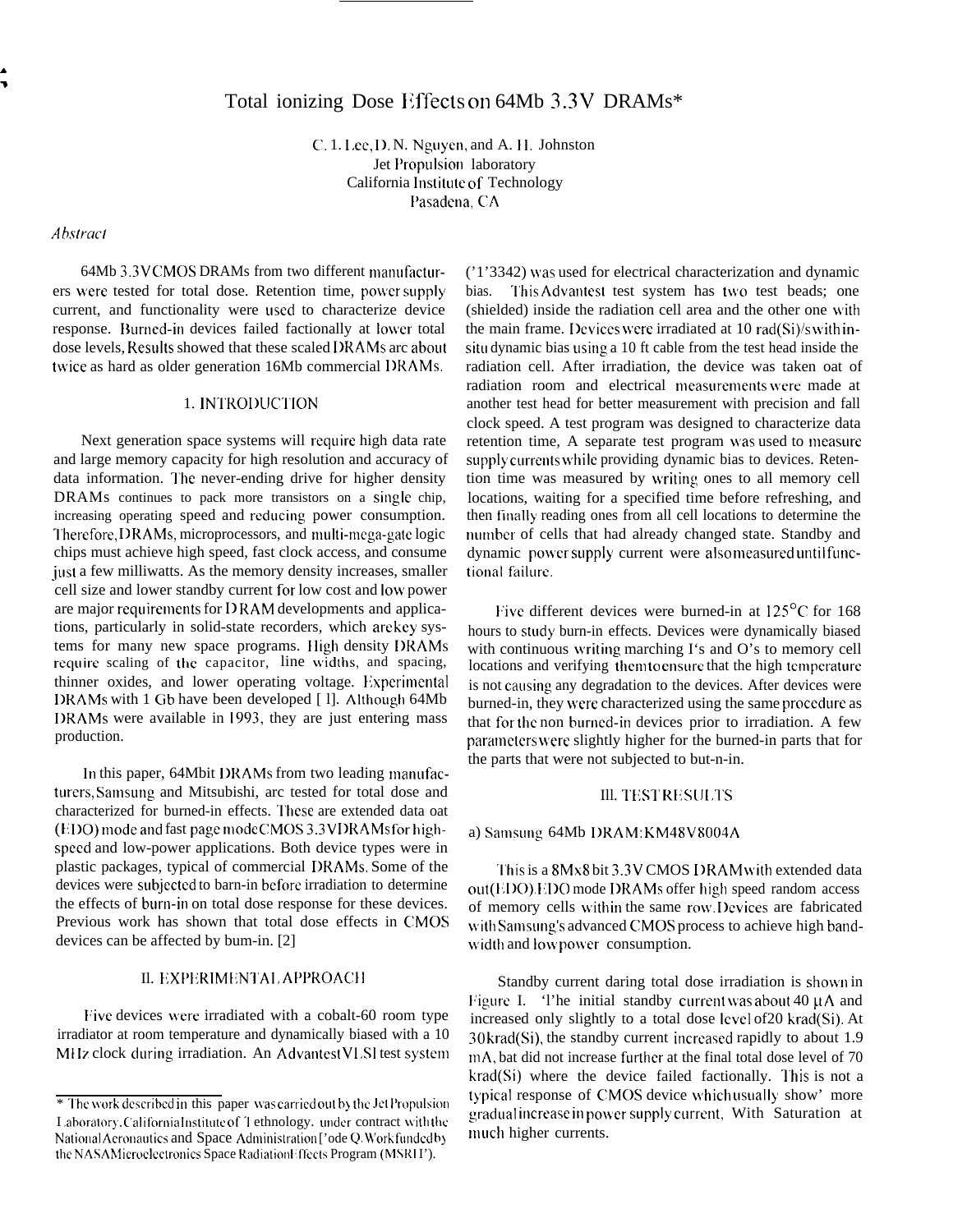

Figure 1. Samsung 64Mb DRAM standby current degradation

The standby current of burned-in devices started trot at about  $28 \mu A$  and increased only slightly to levels below 15 krad(Si). It is shown as a dashed line in Figure 1. The current increased rapidly above 15 krad(Si), a lower level than that of the non-burned-in devices, and remained at 1.8 mA, a slightly lower value until the factional failure at 50 krad(Si). The overall current degradation curve was very similar for both burned-in and standard devices. However, the non-burned-in devices stayed slightly higher at after 20 krad(Si) than burned-in devices, Afterburner-in devices failed factionally at 50 krad(Si), devices were farther irradiated to observe any increase in current. The standby current decreased a very small amount (O. I mA) at 70 krad(Si).

Dynamic power supply torrent was also measured for hurtled-in Samsung devices and it is compared with Mitsubishi devices in Figure 2. The dynamic car-rent was about 37 mA initially and remained unchanged to 30 krad(Si). It then started to increased rapidly after 30 krad(Si) and almost doubled in value at 70 krad(Si). The Mitsubishi devices showed only a small increase in dynamic torrent until factional failure at 50 krad(Si) and it increased only slightly at 70 krad(Si). It is interesting to note that dynamic current behaved quite differently even though the process technologies are almost identical. This will be farther discussed in later section.



Figure 2. Comparision of dynamic power supply current degradation of burned-in devices. [Functional failure was observed at 50 krad(Si).]



Figure 3. Samsung 64MbDRAM retention time degradation. [Functionalfailure was observed at 70 krad(Si).]

Data retention time was measured on Samsung's nonburned-in devices. Percentage of lost bits among 64Mb vs. retention time (which is the actual time in seconds since the last refresh cycle) is plotted in Figure 3. The retention time decreased as the radiation level increased. Note that the slope of the retention carve increased as well. At 70 krad(Si), the device failed factionally and almost 15  $\%$  of bits were missing at zero retention time. The device was annealed for 24 hours at room temperature and showed some recovery during room temperature annealing. However, the device functioned erratically after room temperature annealing. The device was fully recovered after high temperature (100  $^{\circ}$ C) anneal for 24 hears and the slope of the retention time curve returned to almost the same value as the post 70 krad( $Si$ ) curve, but did not have any missing bits between zero to 50 seconds.

[lamed-in devices failed functionally after 50 krad(Si), a significantly lower level compared to 70 krad(Si) with nonburned-in devices as shown in Figure 4. The gradual degradation of retention time up to 50 krad(Si) is very similar with and without barn-in devices (compare Figure 3 and 4). The sudden functional failure at 70 krad(Si) with burned-in devices is definitely due to the burn-in effect, Devices recovered function-



Figure 4 Burned-in Samsung 64Mb DRAM retention time degradation [Functional failure was observed after 50 krad(Si).]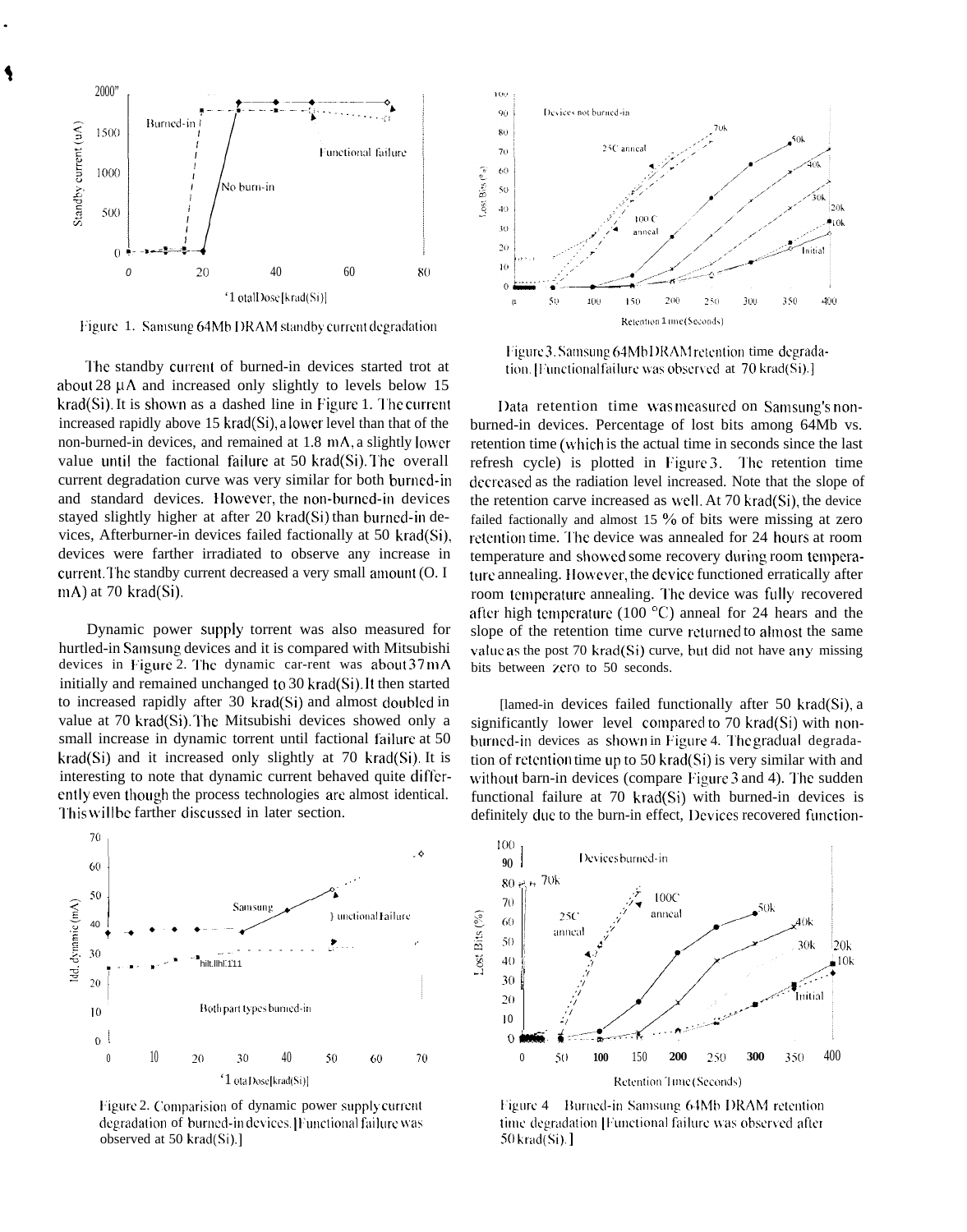ally after 72 hours at room temperature anneal. However, the retention time did not anneal much at all. Tbe slope of the retention time increased slightly more in non-burned-in devices as the radiation level increased to 50 krad(Si) and the factional failure occurred after  $50$  krad(Si). The sharp increase in retention time carve at 70 krad(Si) shows that about  $80<sub>10</sub>$  of the 64M cells bad lost their data and remained the same after 200 seconds which indicates that leakage torrent from access transistors and storage capacitors reached a saturation point. I)evices annealed functionally after 72 hours at 25 $\mathrm{^{\circ}C}$  and retention time annealing farther after 24 boars of 100 $\degree$ C, bat they did not recover fatly to the initial values,

#### b) Mitsubishi 64Mb DRAM: M5M467800AI-6

'l'his isafast page mode I) RAM and is functionally identical to the Samsung device, It is fabricated with doable-layer aluminum process combined with twin-well CMOS technology and a single-transistor dynamic storage stacked capacitor cell. It can be used at very low power dissipation and high speed applications. This DRAM uses a single 3.3 V power supply and the maximum specified standby power dissipation is only 1.08 m W.

The standby current degraded differently compared to non burned-in Samsang devices and it is shown as a solid line in Figure 5. It gradually increased from an extremely small initial value to about  $1 mA$  after 10 krad(Si), then it gradually increased to about  $3.8 \text{ mA}$  at the final total dose level of 70 krad(Si).

The standby current of burned-in devices started out slightly higher initially than the non burned-in devices, about  $28 \mu A$ . And it is plotted as a dashed line in Figure 5. '1 he standby current increased much rapidly at 15 and 20 krad(Si) compared to the non horned-ia devices. It continued to increase slightly after 20 krad(Si) until the functional failure at 50 krad(Si), and then it farther increased to 6.5  $mA$  at 70 krad(Si). The abrupt increase in current of burned-in devices at  $15{\text -}20$  krad $(S<sub>i</sub>)$  is very similar to the Samsung devices. 1 lowever, the standby current of Mitsubishi devices increased much larger amount after the functional failure at  $50$  krad(Si) where as the Samsung devices had a slight decrease in current after their factional failures.



Figure 5. Mitsubishi 64Mb DRAM standby current degradation.



I 'igure 6. Mitsubishi 64Mb D RAM retention time degradation

Dynamic power supply current of burned-in devices increased from  $25.5$  mA to  $33.4$  mA at 70 krad(Si). It degraded much less than for the Samsung devices (see Figure 2 in the previous section). The standby current showed totally opposite behaviors where the Mitsubishi devices showed almost three time higher degradation at the final total dose level of 70 krad(Si).

Retention time carves of non-harmed-in devices showed slightly more gradual degradation as the radiation level increased compared to the Samsung device. As shown in Figure 6, the slope of the retention time curve is almost linear. This device failed functionally at 70 krad(Si). It did not recover after 24 hoar room temperature annealing. The slope of the retention time curve remained the same after room temperature anneal. t lowever, after 24 hours of  $100^{\circ}$ C annealing, the device showed sadden loss of data when the refresh time interval reached 25 seconds.

Burned-in devices in Figure 7 showed slightly more degradation in retention time compared to the Samsung devices and functionally failed after 50 krad(Si). Initially, retention time measurements looks almost identical with burn-in or without burn-in. Burned-in devices showed more classical annealing responses. Devices showed some recovery after 72 hours at 25



l'igure 7. Burned-in Mitsubishi 64MbDR AMs retention time degradation.